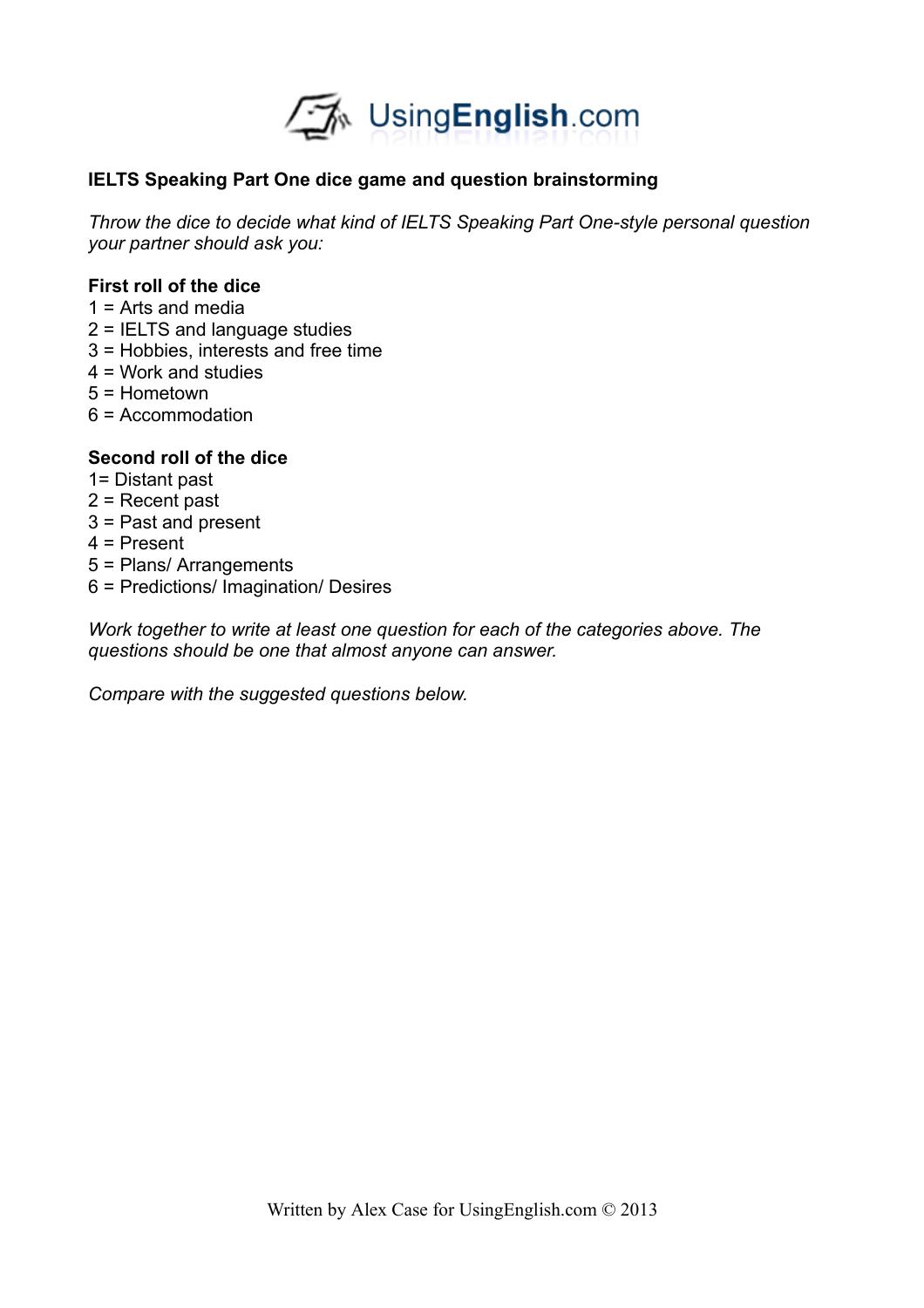

# **IELTS Speaking Part One dice game and question brainstorming Suggested questions**

# **1. Arts and media**

1. Did you like art when you were a child? (What other subjects did you like?)

2. When did you last go to an exhibition? (How was it?)

3. Have you ever bought any art? (What kind of art would you be interested in buying?)

4. Are you reading anything at the moment? (What kinds of books do you usually like?)

5. Do you have any plans to see a movie? (Do you prefer to go to the cinema or watch DVDs?)

6. Do you think your taste in music will change as you get older? (Why/ Why not?)/ Are there any exhibitions you would like to see? (What is the best place for exhibitions in this city?)

# **2. Language studies and IELTS**

1. Did you enjoy language classes at school? (Why/ Why not?)

2. When did you last speak English outside the classroom? (Did you have any problems communicating?)

3. How long have you been studying English? (Has you English improved much recently?)/ Have you studied any other languages? (Which languages are popular in your country?)

4. How long do you spend studying and using foreign languages in an average week? (Do you think that's enough?)/ Why are you taking the IELTS exam?/ Why is it important for you to learn English?

5. What are you going to do after you get the score you need in the IELTS?

6. Do you want to study any other languages?

# **3. Hobbies, interests and free time**

1. How did you spend your evenings when you were at primary school?

2. Did you do anything last weekend? (Was that typical for you?)/ What did you do last night?

3. Have you had much free time this week? (What did you do with the time you had?)

4. Do you have any hobbies?/ How much free time do you have?/ What do you like doing in your free time?/ What do you usually do on your days off?

5. Do you have any plans for the weekend?/ Do you have any plans for the next public holiday?

6. What would you do if you had more free time?/ How do you think you will spend your time after you retire?

# **4. Work and studies**

- 1. What subjects did you like at school? (Why?)
- 2. When did you last take an exam? (How was it?)
- 3. How long have you been working where you do/ studying what you do?
- 4. What do you do?/ Are you working or are you a student?
- 5. Do you have a career plan?/ Do you have any plans to study abroad?
- 6. Is there anything you'd like to study in the future?